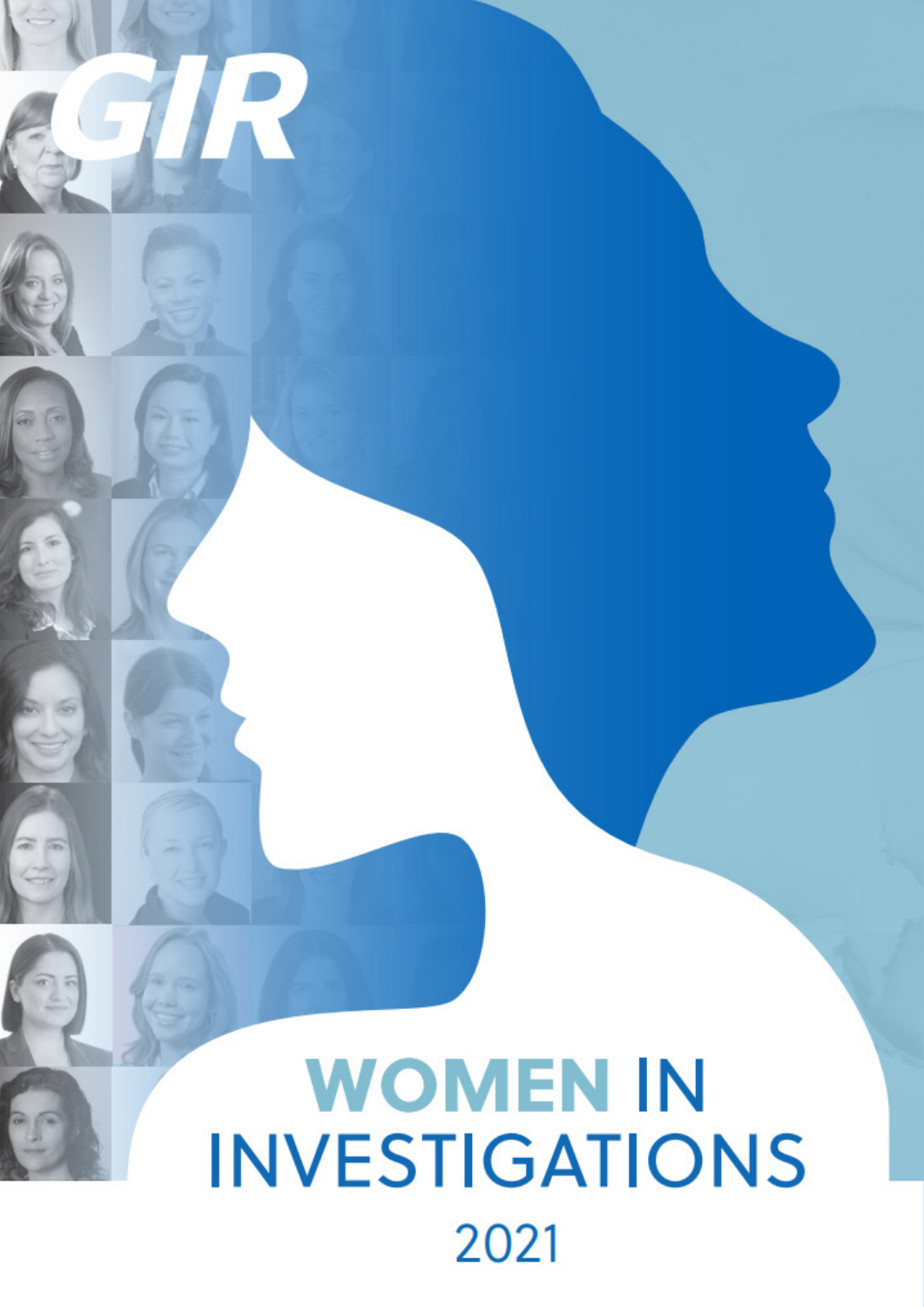

## **LILA ACHARYA**

**PARTNER | CRAWFORD & ACHARYA**

**Technology in the document review space has really been a game changer since I started as litigator 15 years ago, and quite frankly makes it possible for a firm our size to be able to handle significant reviews without needing an army of junior associates.** I recently was able to use a translation software plug-in for a foreign language review that was shockingly accurate, which resulted in very few documents having to be sent for formal translation. This is both more efficient for us as lawyers and far more cost-effective for clients.

**While I fondly look back at the face-paced and exciting times when I worked as a state prosecutor, taking the jump to start my own practice with Angela Crawford has really been the professional highlight of my career to date.** Like most lawyers, I tend to be risk-averse, so the idea of leaving behind a stable career as an in-house anti-corruption attorney to build something from scratch was terrifying. But the actual process of building and growing our practice has been so rewarding. I can honestly say that I really enjoy what I do, and I am so proud to have my name attached to this firm.